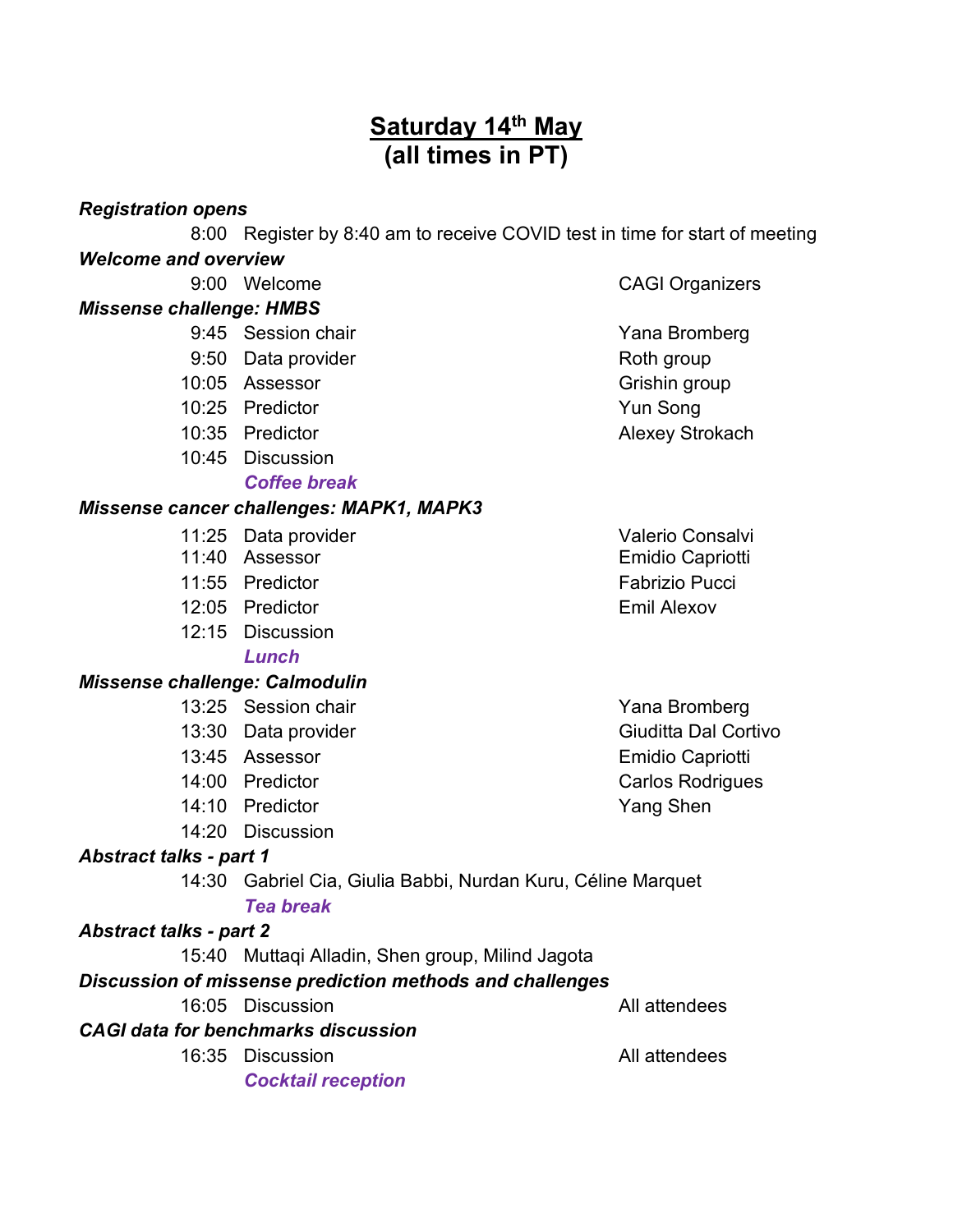# **Sunday 15th May (all times in PT)**

### *Registration opens*

8:00

### *Welcome*

## *Polygenic Risk Score challenge*

- 9:15 Session chair
	-
- 9:50 Predictor **Doug Speed**
- 10:00 Predictor **Network** 2hao group
- 10:10 Discussion *Coffee break*

## *Clinical challenge: SickKids*

- 11:20 Session chair **Alex Colavin** Alex Colavin
- 11:25 Data provider & assessor Kyoko Yuki, Huayun Hu
- 
- 12:05 Predictor **Vicente Yepez**
- 12:15 Discussion *Lunch*

### *Clinical challenge: Rare Genomes Project*

- 
- 13:55 Predictor **Panos Katsonis**
- 
- 14:15 Predictor **International Contract Contract Contract Contract Contract Contract Contract Contract Contract Contract Contract Contract Contract Contract Contract Contract Contract Contract Contract Contract Contract Co**
- 14:25 Discussion

## *The CAGI Ethics Forum*

- 14:35 Ethics Forum leader Malia Fullerton
- 15:05 Discussion

## *Tea break*

## *CAGI & clinical recommendations*

| 16:00 | Introduction                                                                                                       | <b>Steven Brenner</b> |
|-------|--------------------------------------------------------------------------------------------------------------------|-----------------------|
|       | 16:10 Evidence-based calibration of<br>computational tools for the clinical<br>classification of missense variants | <b>Vikas Pejaver</b>  |
|       | 16:35 Review of the first decade of CAGI                                                                           | Pedja Radivojac       |
| 17:00 | <b>Discussion</b>                                                                                                  |                       |
|       | CAGI6 feedback, leads and ideas for CAGI 7                                                                         |                       |
|       | 17.10 Discussion                                                                                                   | All participants      |
|       | <b>Assessor office hour (HMBS, PRS, RGP)</b>                                                                       |                       |
| 17:30 |                                                                                                                    |                       |

## 9:00 Welcome CAGI Organizers

9:20 Data provider & assessor Sung Chun, Shamil Sunyaev

11:55 Predictor **Kyoungyeul Lee** 

13:25 Data provider & assessor Sarah Stenton, Anne O'Donnell-Luria 14:05 Predictor **Susanna Zucca, Ivan Limongelli** Susanna Zucca, Ivan Limongelli

er